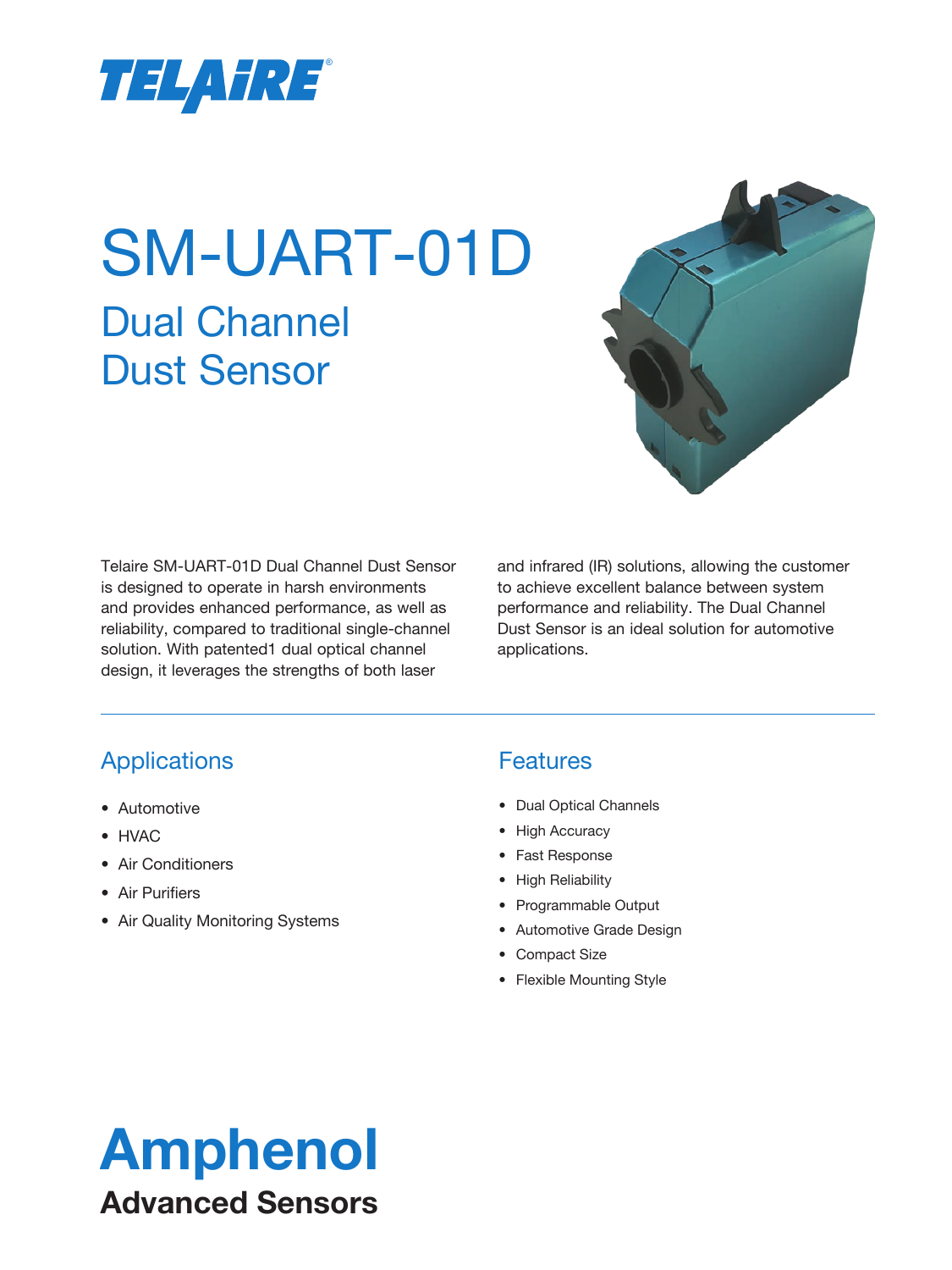# **Specifications**

### Pin Configuration

| Pin Name   | <b>Pin Number</b> | Pin Type         |
|------------|-------------------|------------------|
| <b>VCC</b> |                   | 12V Power In     |
| ТX         |                   | Sensor TX        |
| NTC+       |                   | NTC positive pin |
| <b>RX</b>  | 4                 | Sensor RX        |
| NTC-       | 5                 | NTC negative pin |
| <b>GND</b> | 6                 | 12V Power Return |

6-pin connector: YAZAKI 7282-8663 Cable Assembly: KET MG651439





Figure 1

#### Communication Protocol

| Parameter        | Value    |
|------------------|----------|
| <b>Baud Rate</b> | 9600 bps |
| Data Bits        | 8        |
| Stop Bits        |          |
| Parity Check     | None     |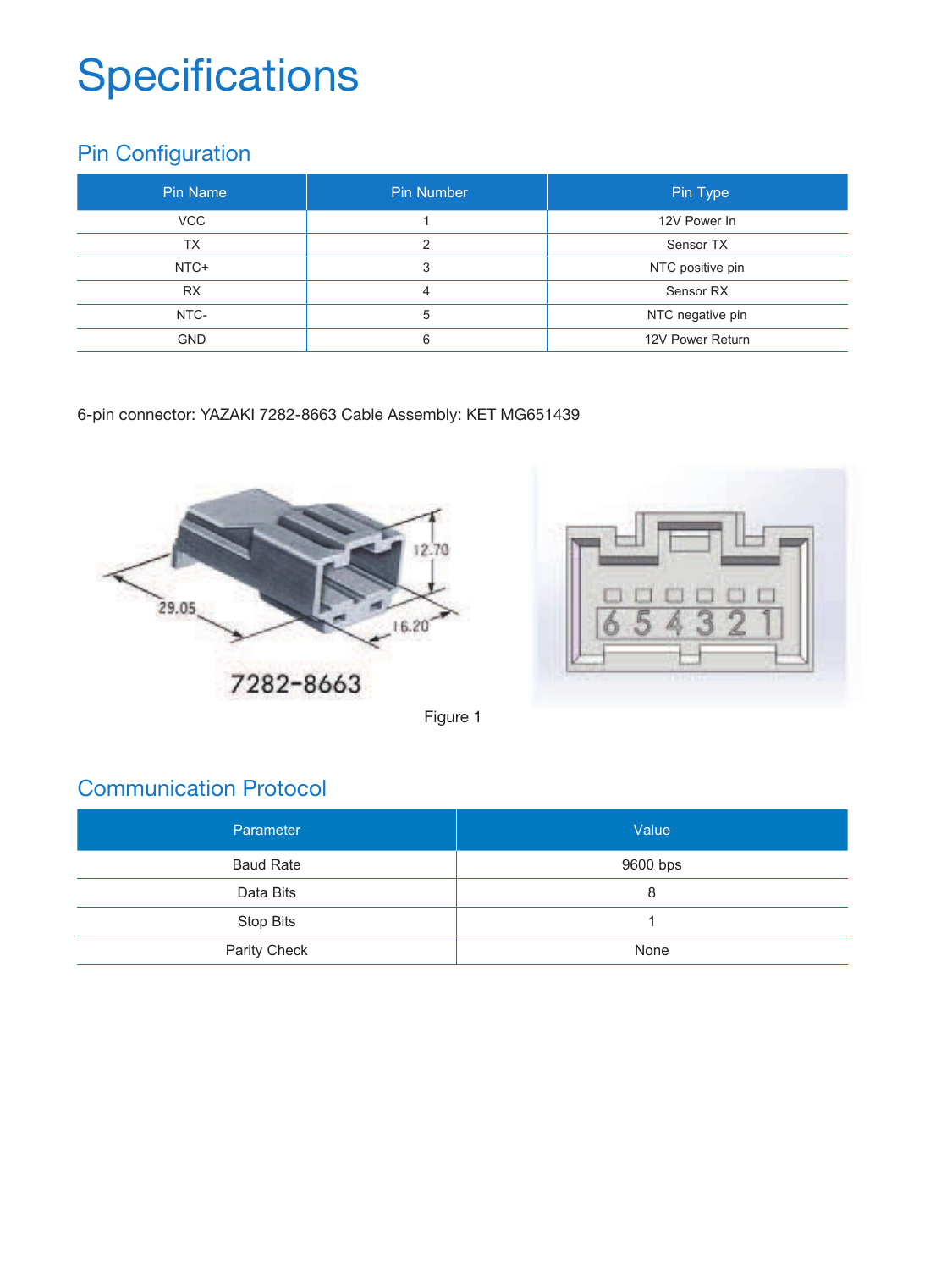#### Absolute Maximum Operation Conditions

| Symbol                  | Parameter             | Min. Value | Typ. Value               | Max. Value | Unit         |
|-------------------------|-----------------------|------------|--------------------------|------------|--------------|
| $V_{cc}$                | <b>Supply Voltage</b> | 0          | $\overline{\phantom{a}}$ | 24         | V            |
| $V_{IN}$ [1]            | IO Input Voltage      | $-0.3$     |                          | <b>VCC</b> |              |
| IO <sup>[2]</sup>       | IO Output Current     |            |                          |            | mA           |
| $\mathsf{I}_\mathsf{S}$ | Storage Temp          | $-40$      | $\overline{\phantom{0}}$ | $+70$      | $^{\circ}$ C |
|                         | <b>Operating Temp</b> | $-10$      |                          | $+70$      | $^{\circ}$ C |
| RHS <sup>[3]</sup>      | Storage Humid         | 5          |                          | 95         | $\%$         |
| $RHA^{[3]}$             | <b>Operating Temp</b> | 5          | $\overline{\phantom{0}}$ | 95         | %            |

1. RX pin

2. TX pin

3. Non-condensing

#### Recommended Operation Conditions

| Symbol        | Parameter               | Min. Value               | Typ. Value               | Max. Value               | Unit         |
|---------------|-------------------------|--------------------------|--------------------------|--------------------------|--------------|
| $V_{\rm cc}$  | <b>Supply Voltage</b>   | 9                        | $\overline{\phantom{0}}$ | 16                       |              |
| $^{\prime}$ s | Storage Temp.           | $\overline{\phantom{0}}$ | 25                       |                          | $^{\circ}$ C |
|               | Operating Temp.         | $\overline{\phantom{a}}$ | 25                       | $\overline{\phantom{0}}$ | $^{\circ}C$  |
| $RHS^{[3]}$   | <b>Storage Humidity</b> | 45                       | $\overline{\phantom{a}}$ | 55                       | $\%$         |
| $HHA^{[3]}$   | Operating Temp.         | 45                       | $\overline{\phantom{0}}$ | 55                       | %            |

3. Non-condensing

#### DC Electrical Characteristics

| Symbol                                  | Parameter                      | <b>Test Condition</b>                        | Min.<br>Value            | Typ.<br>Value            | Max.<br>Value                | Unit   |
|-----------------------------------------|--------------------------------|----------------------------------------------|--------------------------|--------------------------|------------------------------|--------|
| $\mathsf{V}_{\mathsf{CC}}$              | Supply Voltage                 |                                              | 9                        | $12 \overline{ }$        | 16                           | $\vee$ |
|                                         |                                | $V_{cc} = 12.0 V,$<br>$F_{RIPPLE} = 120 Hz$  |                          | $75^{[1]}$               |                              | dB     |
| <b>PSRR</b>                             | Supply Noise Rejection Ratio   | $V_{\rm cc}$ =12.0V,<br>$F_{RIPPLE} = 20KHz$ |                          | $65^{[1]}$               |                              | dB     |
| $\mathsf{I}_{\mathsf{CC\_IR}}$          | IR LED Supply Current          |                                              |                          | 13                       | $\qquad \qquad \blacksquare$ | mA     |
| $\mathsf{I}_{\mathsf{CC}\ \mathsf{LA}}$ | Laser LED Supply Current       |                                              | $\overline{\phantom{a}}$ | 16                       | $\overline{\phantom{a}}$     | mA     |
| $\mathsf{ICC\_FAN}$                     | FAN Supply Current             | $V_{\rm cc}$ =12.0V                          |                          | 16                       | $\qquad \qquad \blacksquare$ | mA     |
| <sup>I</sup> CC MISC                    | Other Circuitry Supply Current |                                              |                          | 11                       | $\qquad \qquad \blacksquare$ | mA     |
| <sup>I</sup> STDBY                      | Supply Current (Standby Mode)  |                                              |                          | 11                       | $\qquad \qquad \blacksquare$ | mA     |
| $V_{\underline{\rm OH}}$                | Output High Voltage            | $V_{\rm cc}$ =12.0V                          | 10.8                     |                          | 12                           | $\vee$ |
| $\mathsf{V}_{\underline{\mathsf{OL}}}$  | Output Low Voltage             | $V_{\rm cc}$ =12.0V                          | 0                        | $\overline{\phantom{a}}$ | 1.2                          | V      |
| $I_{\text{OH}}$                         | Output High Source Current     | $V_{\rm cc}$ =12.0V                          | $\overline{\phantom{a}}$ | $\overline{\phantom{a}}$ | 1                            | mA     |
| $I_{OL}$                                | <b>Output Low Sink Current</b> | $V_{\rm cc}$ =12.0V                          | 1                        | $\overline{\phantom{a}}$ | $\overline{\phantom{0}}$     | mA     |
| $V_{\underline{H}}$                     | Input High Voltage             | $V_{\rm cc}$ =12.0V                          | 10.8                     |                          | 12                           | $\vee$ |
| $V_{\underline{\mu}}$                   | Input Low Voltage              | $V_{\rm cc}$ =12.0V                          | 0                        | $\overline{\phantom{a}}$ | 1.2                          | V      |

1. Guaranteed by design